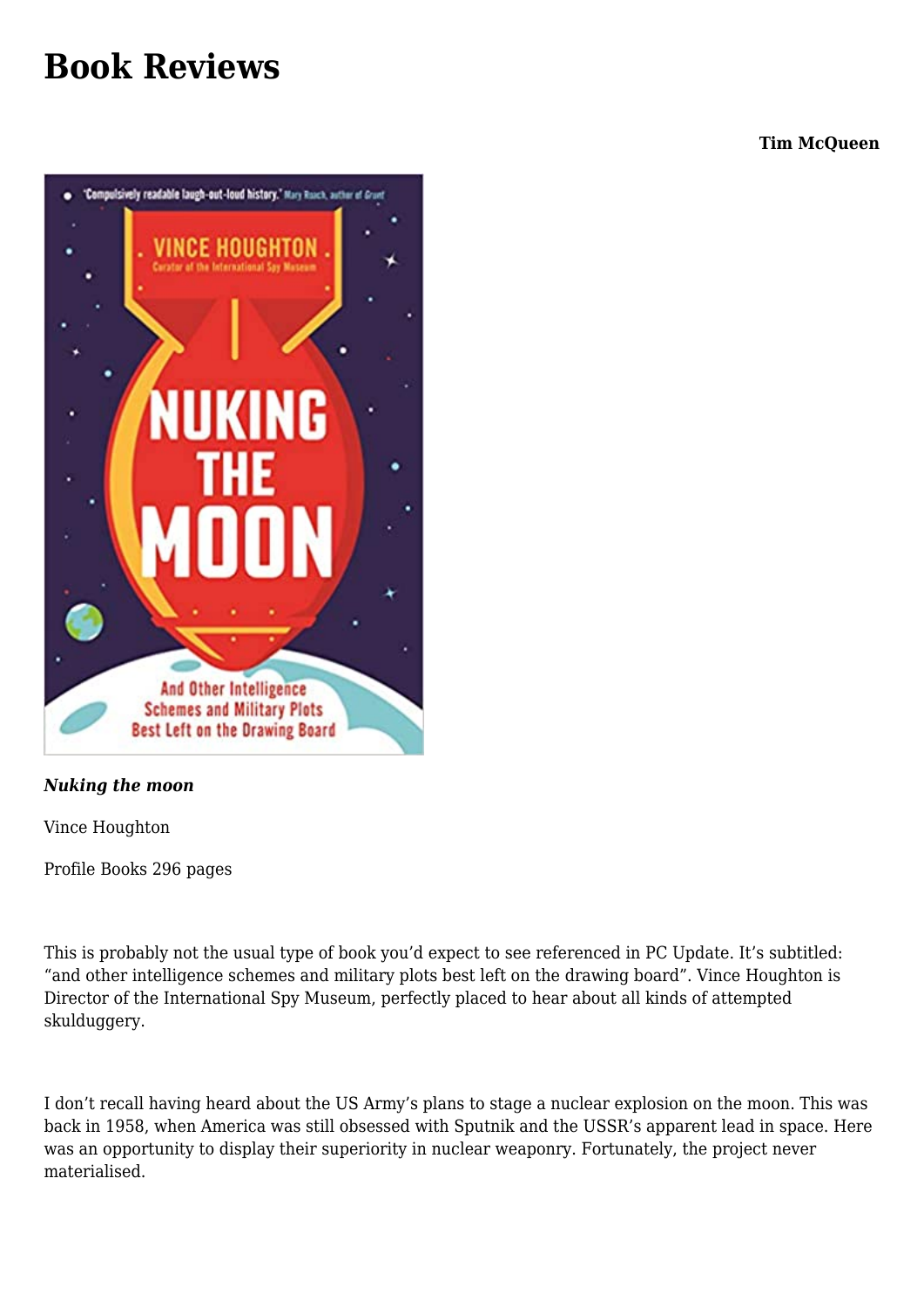The book covers a range of topics: using animals as weapons, the Bay of Pigs fiasco and associated attempts to assassinate Castro, Reagan's Star Wars schemes and a variety of other proposals for using nukes. It's an entertaining read, with some parts probably familiar. The lesson for those actively involved in computing: someone will come up with a really weird way of using every new technology, and attempt to implement it.



## *A place for everything – the curious history of alphabetical order.*

Judith Flanders

Picador 342 pages.

We all have our biases and we can be quite unconscious of some. After reading this book I understand that my experience of computing is very STEM-oriented, but other disciplines have contributed to our technology. We are so used to the concept of alphabetical order that we just accept it and may not realise it only came into widespread use around the nineteenth century. Even in the late eighteenth-century students at Yale & Harvard were listed by the students' families social position and wealth, and whether their fathers had attended the same colleges.

Judith Flanders is an author of popular histories (and crime comics). Her first nine chapters are headed A to I, followed by Y (for Y2K). She traces the development of the alphabet from ancient times, then the copying of texts in monasteries during the dark ages. Modern usage echoes some medieval tropes: copyists would annotate texts so that readers could find interpretations on the same page; today we achieve similar purposes via hyperlinks.

In the days where one hundred books was a large collection librarians knew every book they had and exactly where it was kept. As government and enterprises developed there was increased requirement for